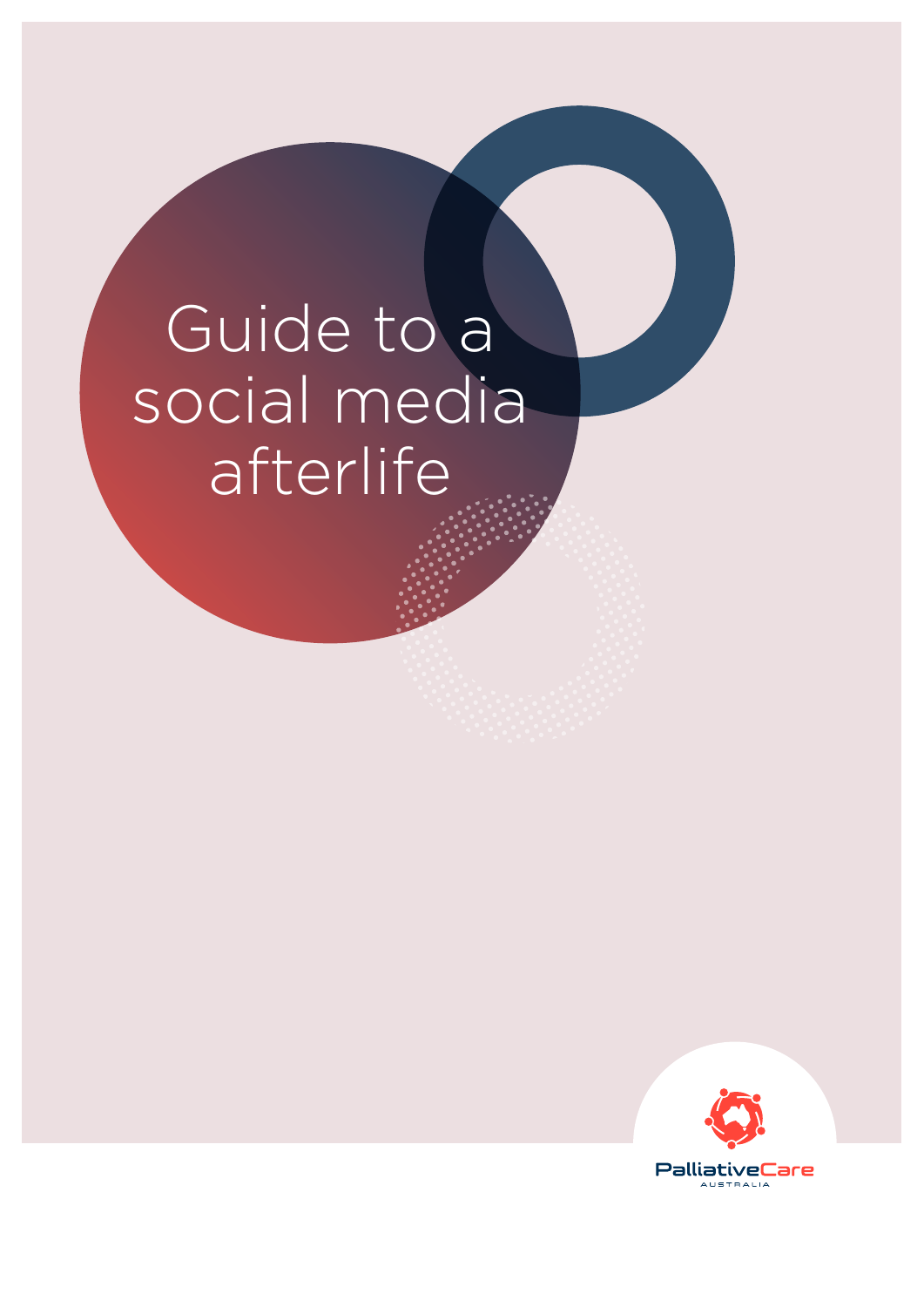# Palliative Care Australia Guide to a social media afterlife



### Why you need to think about your social media accounts

Have you ever thought about what happens to your social media accounts when you die, or wondered what you should do with a loved one's accounts after they have passed away?

Facebook has 1.44 billion monthly active users<sup>1</sup>, and in the near future it is estimated that the number of dead Facebook users may outnumber the living.

Unfortunately there is not a 'one size fits all' solution to social media. Each social media platform, whether it be Facebook, Twitter, Instagram, Google or alike, has its own rules about deletion, deactivation, data downloading and memorialisation.

<sup>1</sup> [http://newsroom.fb.com/company-info](http://newsroom.fb.com/company-info/)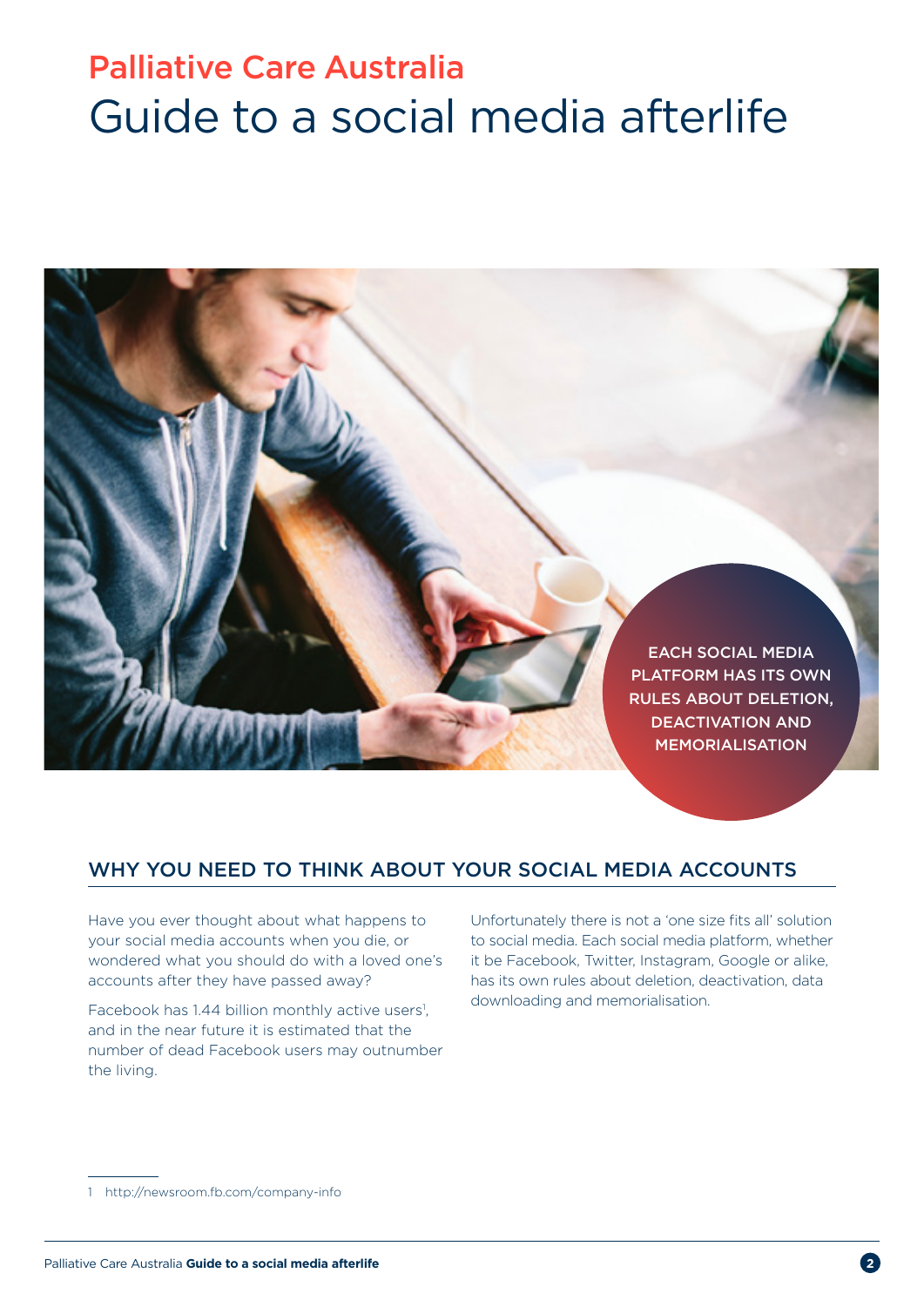#### Facebook

Facebook provides the opportunity for pages to be memorialised. This means that privacy settings remain the same and friends can still post on the page and tag the deceased person in photos. Once a page is memorialised, it can no longer be changed back to a regular Facebook account. The page cannot be accessed by anyone, including family (unless you appoint a legacy contact). To memorialise your account, you will need to go to *Help Center > Desktop Help > Manage Your Account > Memorialized Accounts*.

A 'legacy contact', is someone you choose to look after your account if it is memorialised (eg. Respond to friend requests). However, the feature is not available in Australia at this point in time.

If you would like to report a profile to be memorialised, you need to contact Facebook and

provide the details of the name of the person, and when they passed away. It is optional to provide proof of death documentation, however Facebook do express the helpfulness of doing this for the memorialization team.

There are also websites that can adopt your accounts (with your permission), and continue to run them as you have requested. [DeadSocial,](http://www.deadsocial.org) for example, is a website that controls your accounts and can even make posts for you or send emails from your accounts after your death. They help you "Prepare for a digital Death and build your Digital Legacy". DeadSocial is "the free social media tool that allows us to create scheduled messages. These are only distributed across our social networks after we die. This allows us all to say our final goodbyes on our own terms and for us to extend our digital legacy using the social web."<sup>2</sup>

#### Family Management

PCA encourages people to plan ahead and leave instructions and passwords to somebody who you trust so that they are able to carry out your wishes for your social media accounts.

Google accounts also encourage you to give them the phone number of a trusted contact, who will be able to download your data if you choose to share it with them.

TO memorialise a Facebook page go to:

*Help Center > Desktop Help > Manage Your Account > Memorialised Accounts*.

<sup>2</sup> [http://www.deadsocial.org](http://deadsocial.org)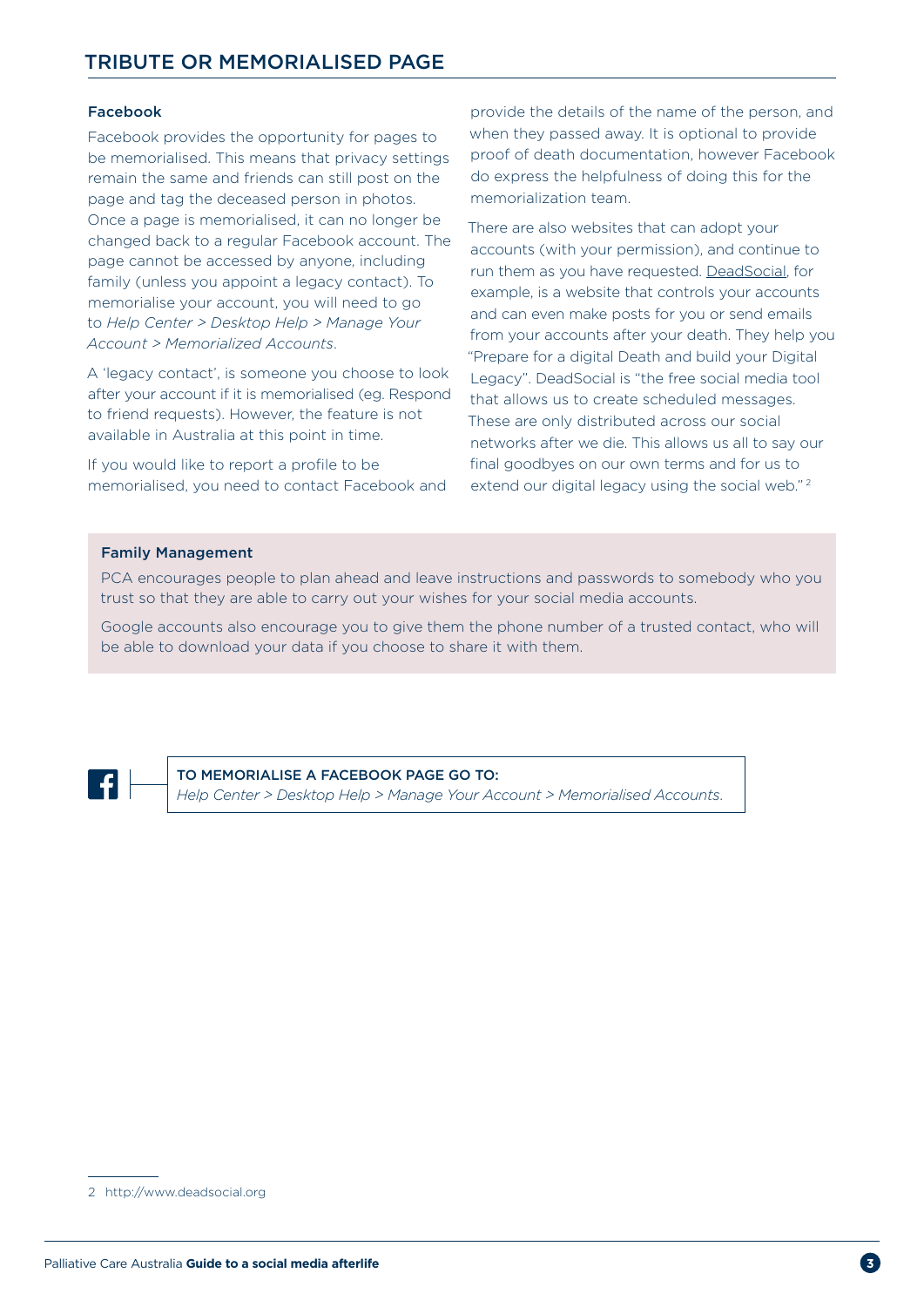If left untouched, most accounts will continue to exist until reported or memorialised.

#### Facebook

For Facebook, you can delete or deactivate your account. Deactivation saves information and thus can be reactivated if need be, whereas deletion is permanent, and you will not be able to reactivate your account.

When you deactivate your account, people won't be able to see information on your timeline or be able to search for you. However account information is saved and friends will still be able to see some information, like messages you have sent.

It is important to remember that some things you do on Facebook are not stored in your account, so Facebook will not be about to delete everything along with your account. To deactivate your account you go to *Account Menu > Settings > Security > Deactivate Your Account*. To delete your account, you will need to follow the Contact Facebook prompts under [Deactivating & Deleting Accounts.](https://www.facebook.com/help/359046244166395/)

#### **Twitter**

Twitter accounts will automatically be deactivated if unused in six months.

#### Google

Google accounts have [Inactive Account Manager](https://support.google.com/accounts/answer/3036546?hl=en) which allows you to share parts of your account or data with a trusted contact, who will not be

contacted by Google until Google deems your account to be inactive (they determine this by monitoring your last sign-ins, your History page, usage of Gmail and Android check-ins). It sends an automated email with a subject line and content of your choosing, and an explanation from google as to why they are receiving the email. If you choose to share your data, the same email will contain a list of the data your contact can access within a specific time period.<sup>3</sup>

#### Instagram

To delete an Instagram account, which will permanently remove your profile, videos and photos, you simply need to go to *Accounts > Edit > I'd Like to Delete My Account*. Once deleted, your account cannot be reactivated.

If a family member dies and you would like to deactivate or delete their account for them (and they have not left passwords or used services such as [Inactive Account Manager](https://support.google.com/accounts/answer/3036546?hl=en) [Google] or [DeadSocial](http://www.deadsocial.org)), you will often need to provide proof of being an immediate family member, and sometimes provide the social media service with proof of death documentation.

#### LinkedIn

You can close your account on LinkedIn, which means shutting off your profile and removing access to all your LinkedIn information from their site.

#### Letting the account 'sit there'

Accounts that are not automatically deactivated after an inactive time period can just 'sit there'. However, this means that these accounts are open to hackers, and people may get scheduled/ automatic notifications from the account. Receiving notifications from or about a deceased person can be distressing for friends and family.



TO deactivate your facebook page go to:

*Account Menu > Settings > Security > Deactivate Your Account*.



<sup>3</sup> <https://support.google.com/accounts/answer/3036546?hl=en>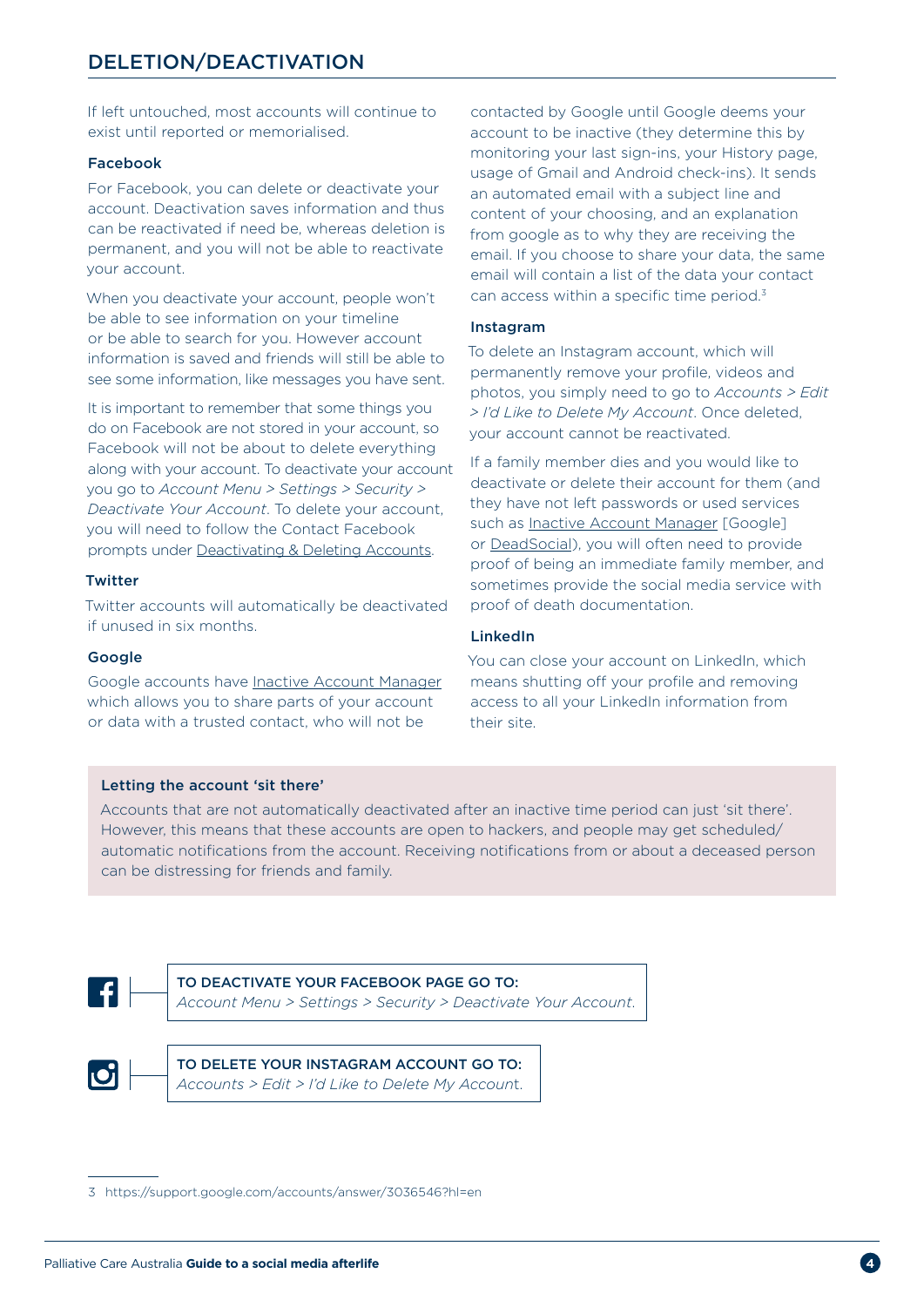## Downloading your info/data

Before deactivating, deleting or disabling your social media accounts, you may want to download your data from your social media platforms.

#### Facebook

To download your data from Facebook, go to *Settings > Download a Copy of Your Facebook Data* or look at the options [here](https://www.facebook.com/help/405183566203254/) under *Desktop Help > Privacy > Accessing Your Facebook Data*.

#### Google

From your account settings you can quickly and easily download data that you created in (or imported into) a number of Google products.

Data is provided in a variety of open, portable formats so you can easily import the data into other internet services. You can download your data via *Account Settings > Account Tools > Download Data*.

#### Instagram

Instagram has a web service called [Instaport](http://instaport.me/) which downloads your entire archive of Instagram photos to your computer.

#### LinkedIn

To download the data from your LinkedIn account, you will need to go to *Privacy Settings (hover over profile photo) > Account > Request an Archive of Your Data (under Helpful Links section).*



TO download your data from facebook go to: *Settings > Download a Copy of Your Facebook Data.*



TO dowload the data from your linkedin account go to:

*Privacy Settings (hover over profile photo) > Account > Request an Archive of Your Data.*

*Palliative Care Australia acknowledges the assistance of The Public Trustee for the ACT in preparing this document. Disclaimer: The content in this document is correct as of May 2015*